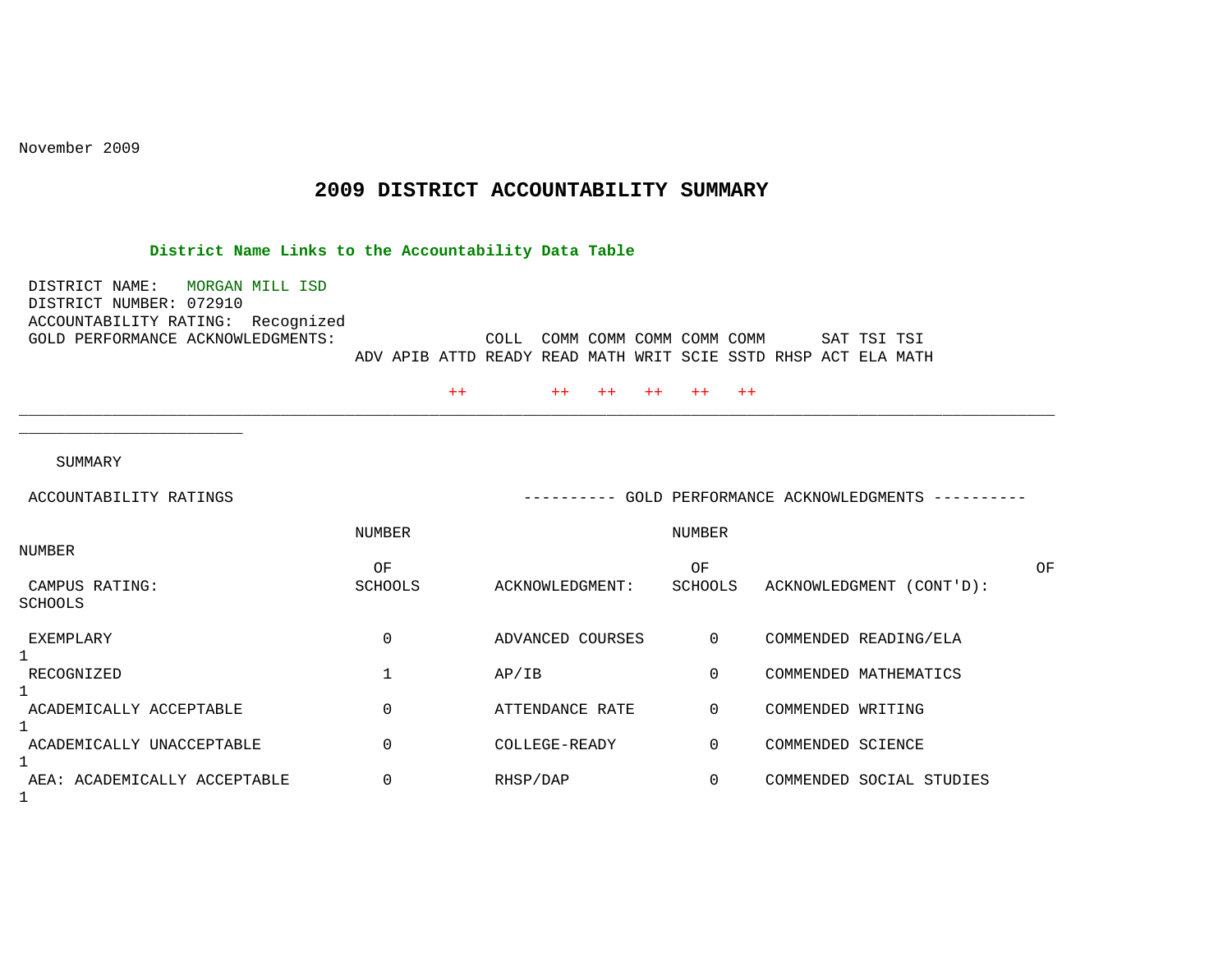| AEA: ACADEMICALLY UNACCEPTABLE<br>0 |          | SAT/ACT         | $\overline{0}$ | TSI ELA         |
|-------------------------------------|----------|-----------------|----------------|-----------------|
| AEA: NOT RATED - OTHER              | $\Omega$ | CI: READING/ELA |                | TSI MATHEMATICS |
| 0                                   |          |                 |                |                 |
| NOT RATED: OTHER                    | $\Omega$ | CI: MATHEMATICS | 0              |                 |
| NOT RATED: DATA INTEGRITY ISSUES    | 0        |                 |                |                 |
|                                     |          |                 |                |                 |
| TOTAL                               |          |                 |                |                 |

## **Campus Name Links to the Accountability Data Table**

CAMPUS LIST (in campus number order)

\_\_\_\_\_\_\_\_\_\_\_\_\_\_\_\_\_\_\_\_\_\_\_\_

| COMMENTS            | CAMPUS                                |             | RATING     | GOLD PERFORMANCE<br>ACKNOWLEDGMENTS |    |      |      |                |      |
|---------------------|---------------------------------------|-------------|------------|-------------------------------------|----|------|------|----------------|------|
| COMM COMM           | CI<br>CI                              | SAT TSI TSI |            |                                     |    | COLL |      | COMM COMM COMM |      |
|                     | SCIE SSTD READ MATH RHSP ACT ELA MATH |             |            | ADV APIB ATTD READY READ MATH WRIT  |    |      |      |                |      |
| 101<br>$++$<br>$++$ | MORGAN MILL EL<br>ΝO<br>$++$          |             | Recognized |                                     | NQ |      | $++$ | $^{++}$        | $++$ |

**Gold Performance Acknowledgment Key:**

++ = Acknowledged

NQ = Does Not Qualify